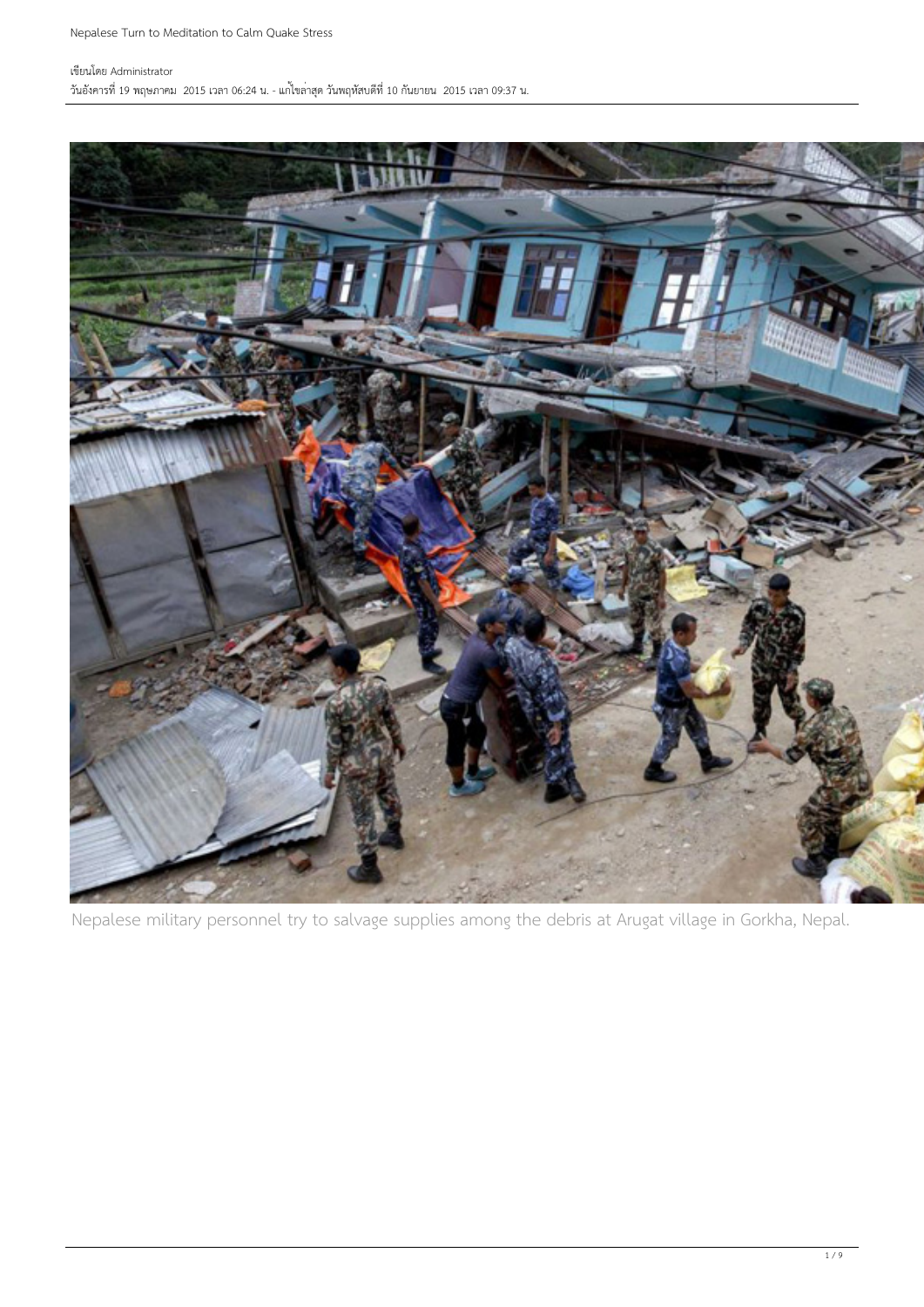### เขียนโดย Administrator

วันอังคารที่ 19 พฤษภาคม 2015 เวลา 06:24 น. - แก้ไขล่าสุด วันพฤหัสบดีที่ 10 กันยายน 2015 เวลา 09:37 น.



Rubble in Nepal's city of Patan following an earthquake.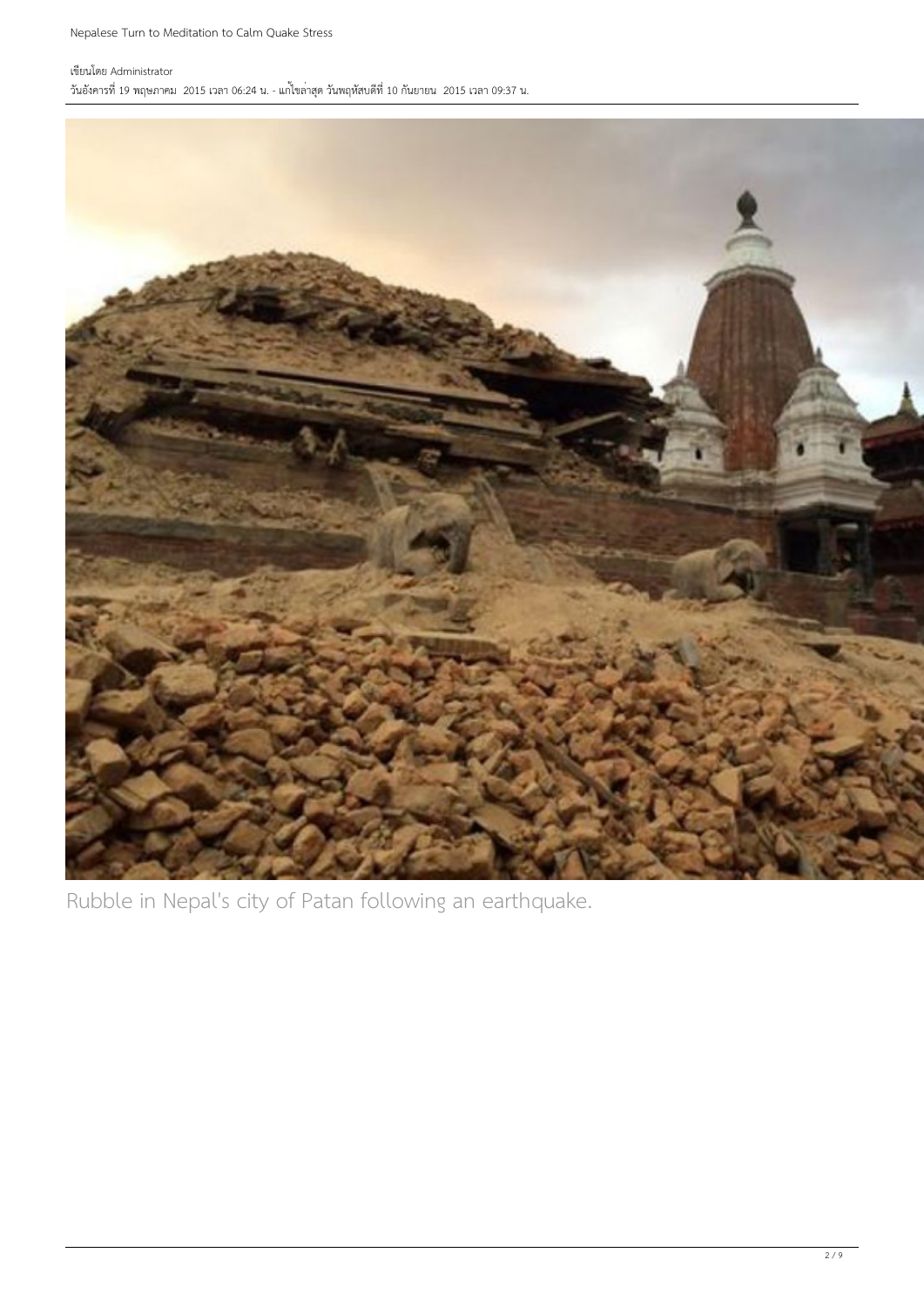### เขียนโดย Administrator วันอังคารที่ 19 พฤษภาคม 2015 เวลา 06:24 น. - แก้ไขล่าสุด วันพฤหัสบดีที่ 10 กันยายน 2015 เวลา 09:37 น.



Nepalese Turn to Meditation to Calm Quake Stress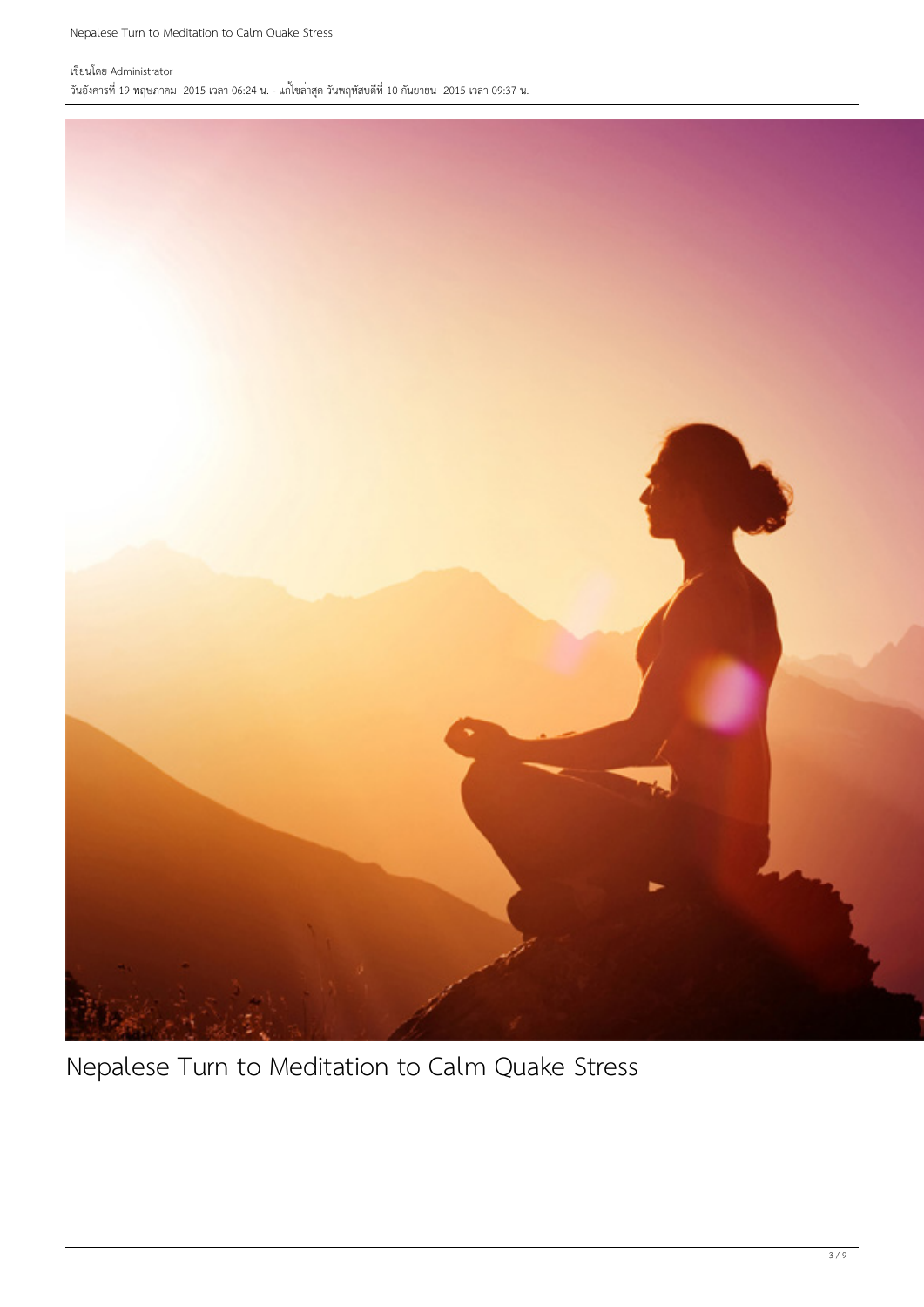Meditation classes in Kathmandu help survivors cope with the stress of the aftermath of Nepal's earthquake.

 The death and destruction of last week's earthquake may seem like a lifetime away... But for survivors, the memories are still fresh. These meditation classes set up in Kathmandu are helping those survivors deal with their trauma and stress. Organizer Bhawesh Khanal says his classes focus on breathing techniques to help practitioners control their thoughts. (SOUNDBITE) (English) PRESIDENT OF HUMAN VALUES FOR PEACE AND PROSPERITY GROUP, BHAWESH KHANAL, SAYING: "Meditation and all these techniques and such will help them to come back to their own nature, make them more relaxed, and come out of this trauma." The earthquake on Apri 25th has affected millions in Nepal. THOUSANDS of people who lost relatives and homes have attended the 20-minute meditation sessions so far. Including farmer Bhojbahadur Tameng whose village was completely destroyed. (SOUNDBITE)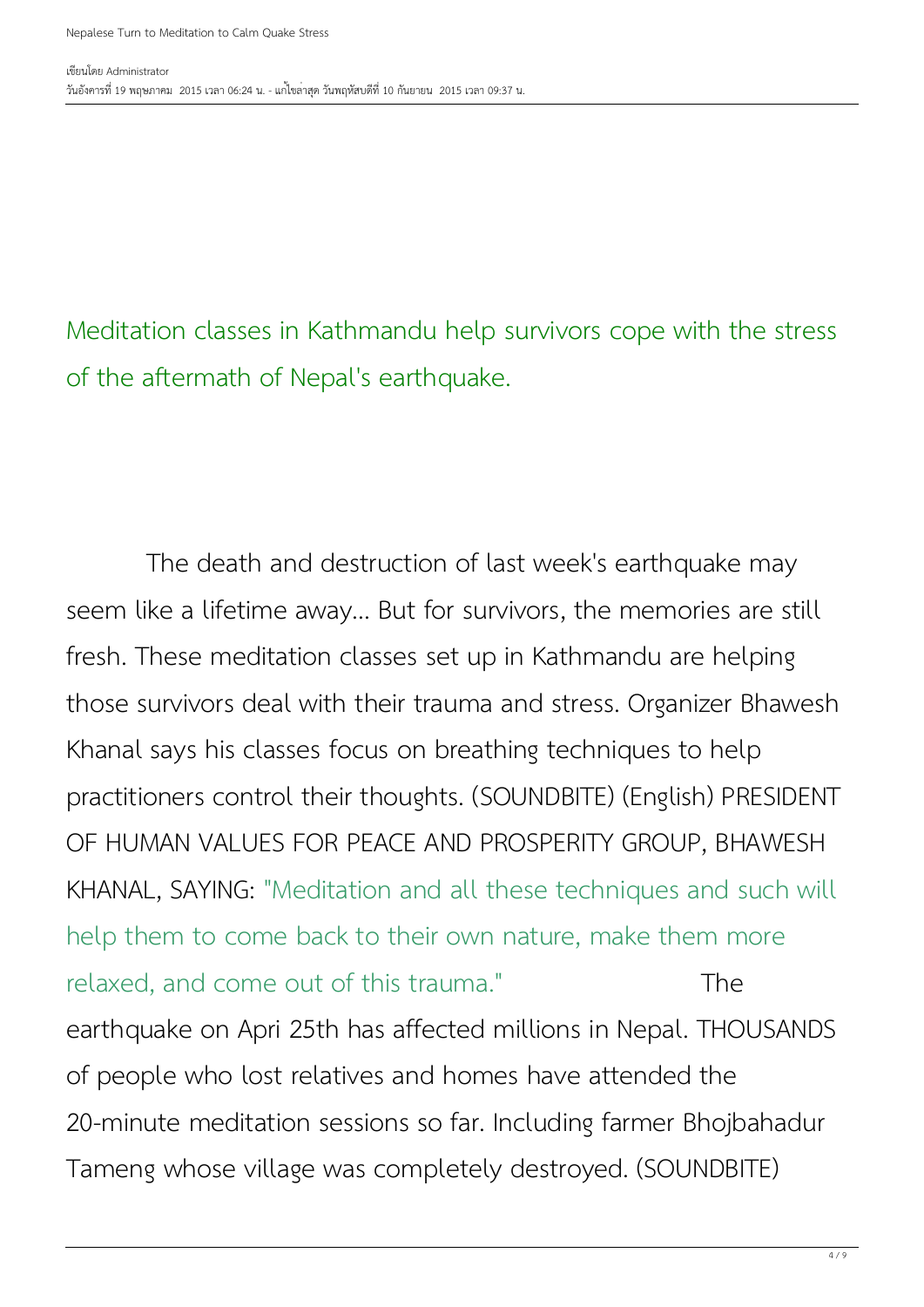## (Nepali) DADAGAUN VILLAGE FARMER, BHOJBAHADUR TAMENG,

SAYING: "Two

of my nieces died in this earthquake. After doing this meditation, I found a little bit of peace; felt a bit more at ease."

Rescue helpers are also taking advantage of the mediation -- just one way the Nepalese are coping with the destruction that's hit their Himalayan nation.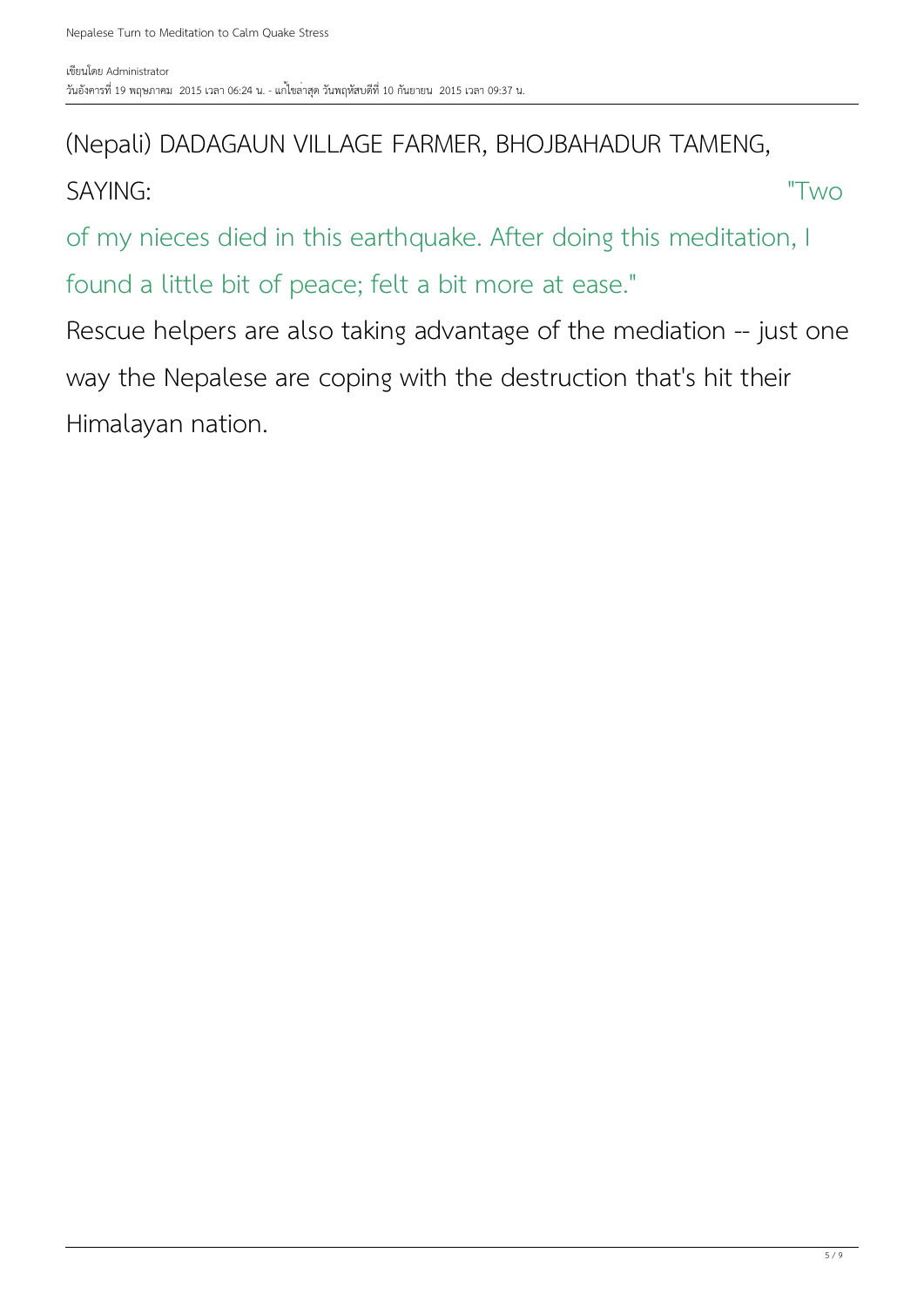Nepalese Turn to Meditation to Calm Quake Stress

### เขียนโดย Administrator

วันอังคารที่ 19 พฤษภาคม 2015 เวลา 06:24 น. - แก้ไขล่าสุด วันพฤหัสบดีที่ 10 กันยายน 2015 เวลา 09:37 น.



Nepalese people shelter in tents in Kathmandu after the earthquake.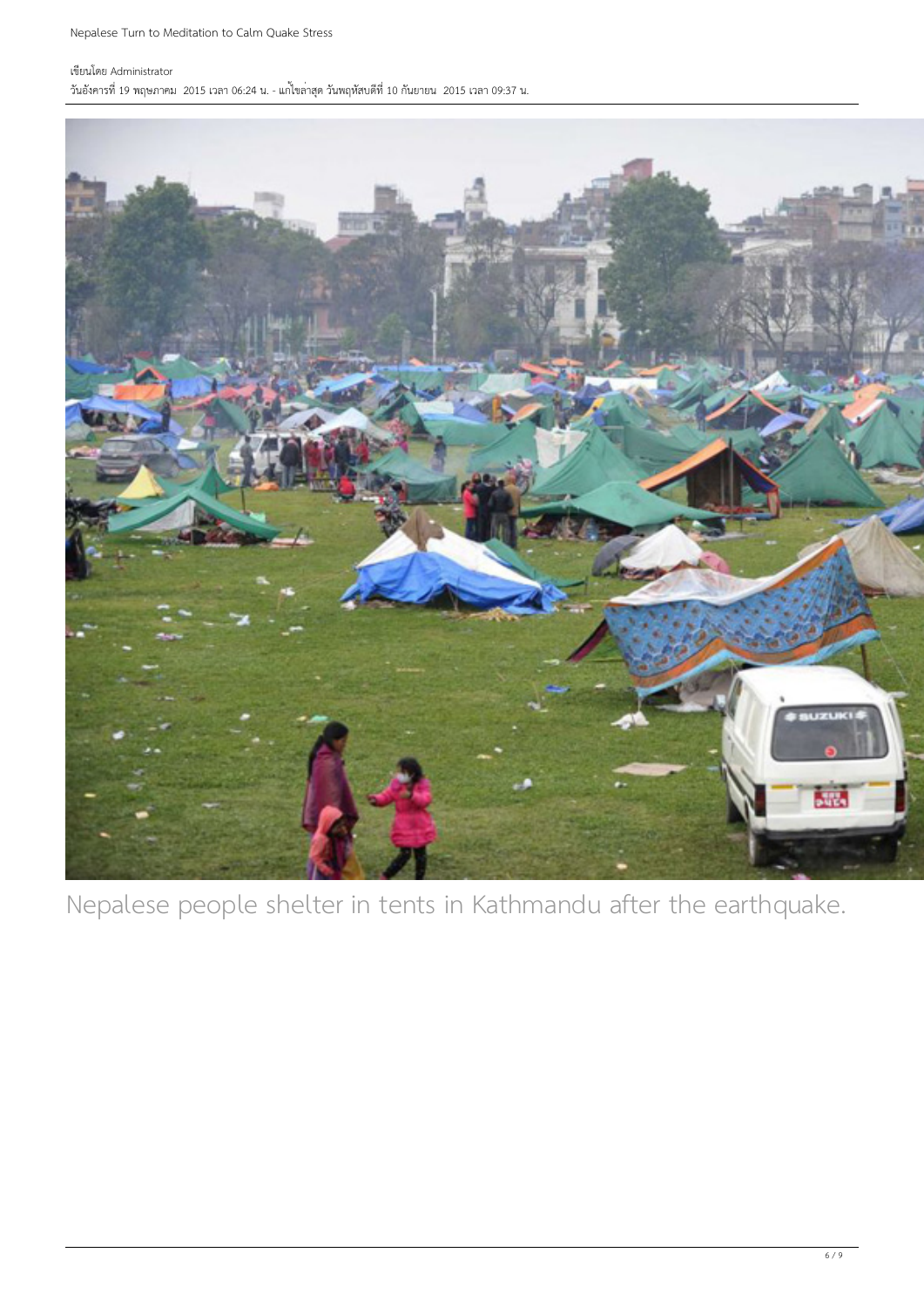#### เขียนโดย Administrator

วันอังคารที่ 19 พฤษภาคม 2015 เวลา 06:24 น. - แก้ไขล่าสุด วันพฤหัสบดีที่ 10 กันยายน 2015 เวลา 09:37 น.



A woman walks by buildings destroyed by the earthquake in Nepal.

Soruce from website : http://www.reuters.com